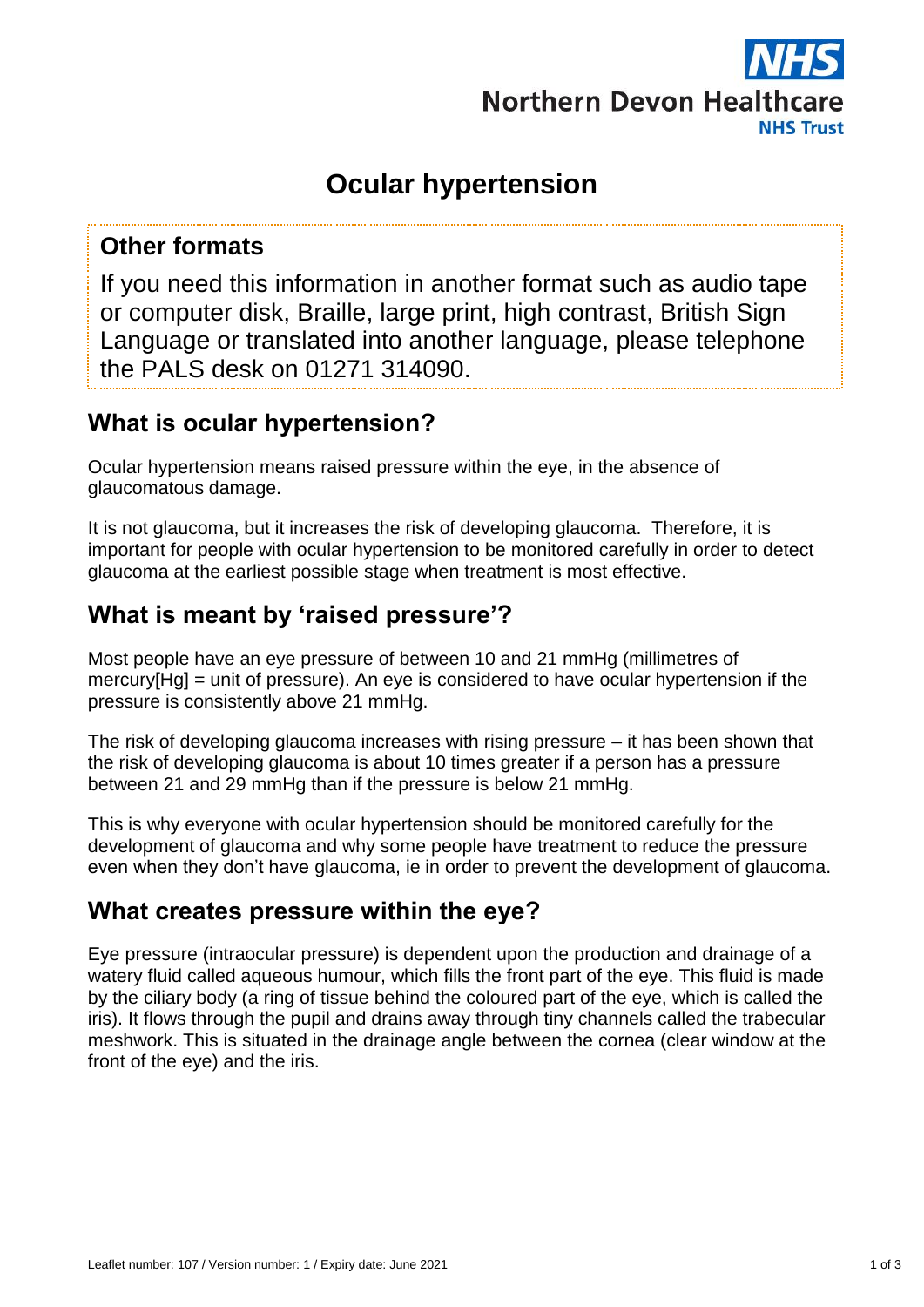

In a normal eye there is a balance between the production and drainage of aqueous humour. In ocular hypertension, the drainage is restricted (like leaves blocking a drain) and the pressure in the eye rises.

### **Are some people at increased risk of developing ocular hypertension?**

Yes. There are several risk factors which make the development of ocular hypertension more likely. They include:

#### **Age**

Ocular hypertension is much more common with age. Therefore, regular testing after the age of 40 is recommended.

#### **Race**

People of African-Caribbean origin are more likely to develop ocular hypertension than people of European origin.

#### **Family history**

Any history of ocular hypertension or glaucoma in a close blood relative increases the risk of developing ocular hypertension.

### **How is ocular hypertension treated?**

Not all people with ocular hypertension need to be treated. However, if the risk of developing glaucoma is considered to be significant, treatment will be started in the form of eye drops. The drops cause the eye pressure to drop to a more normal level, which protects against the development of glaucoma. Normally, the doctor will prescribe one drop to take once a day. There are many different types of drops available and are the same as those used to treat glaucoma.

## **Can I continue to drive with ocular hypertension?**

Yes. There is no requirement to inform the DVLA.